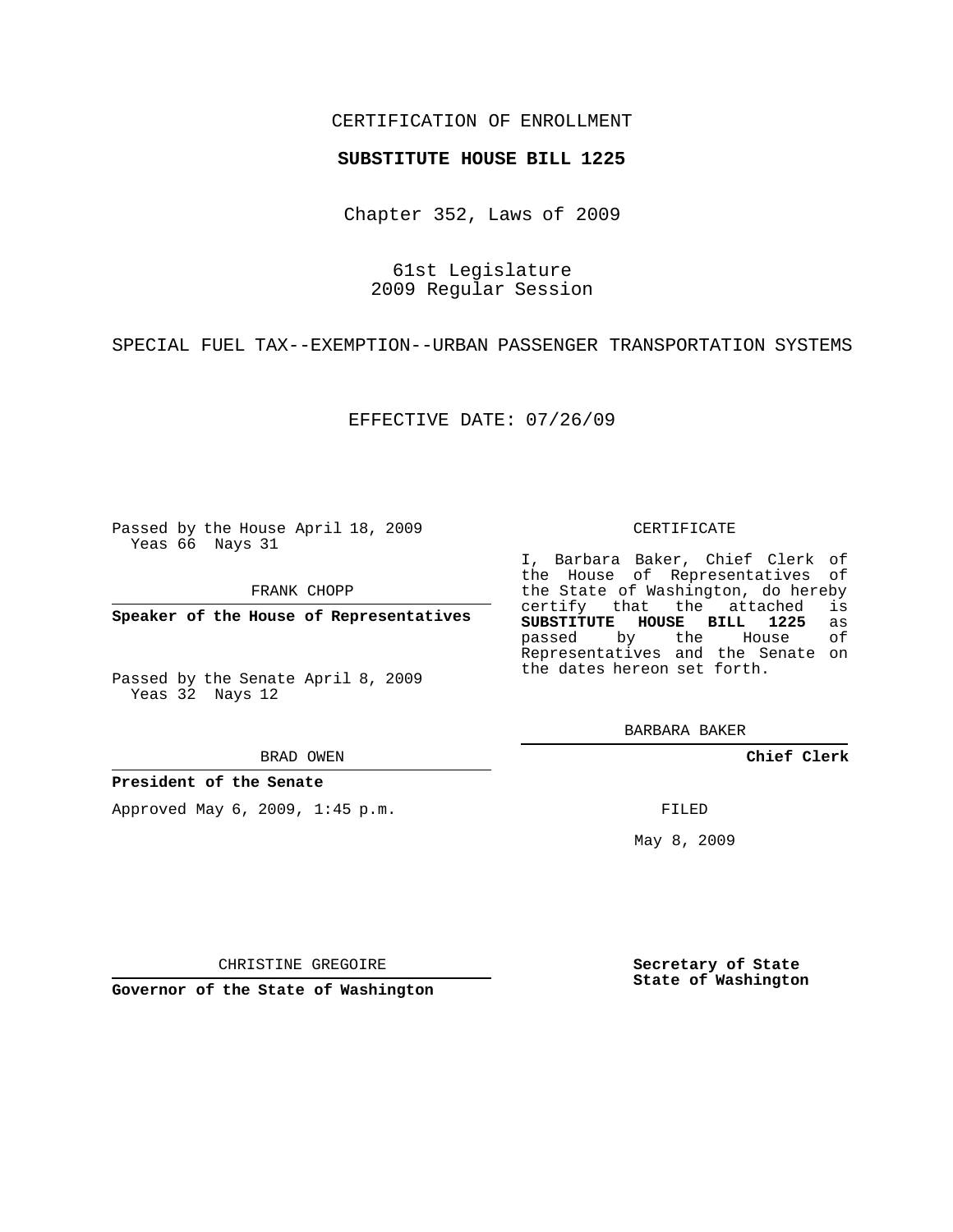## **SUBSTITUTE HOUSE BILL 1225** \_\_\_\_\_\_\_\_\_\_\_\_\_\_\_\_\_\_\_\_\_\_\_\_\_\_\_\_\_\_\_\_\_\_\_\_\_\_\_\_\_\_\_\_\_

\_\_\_\_\_\_\_\_\_\_\_\_\_\_\_\_\_\_\_\_\_\_\_\_\_\_\_\_\_\_\_\_\_\_\_\_\_\_\_\_\_\_\_\_\_

AS AMENDED BY THE SENATE

Passed Legislature - 2009 Regular Session

**State of Washington 61st Legislature 2009 Regular Session**

**By** House Transportation (originally sponsored by Representatives Liias, Rodne, Upthegrove, Roach, Simpson, and Rolfes)

READ FIRST TIME 02/17/09.

 AN ACT Relating to the effect of special fuel taxes on publicly owned or operated urban passenger transportation systems; and amending RCW 82.38.080.

BE IT ENACTED BY THE LEGISLATURE OF THE STATE OF WASHINGTON:

 **Sec. 1.** RCW 82.38.080 and 2008 c 237 s 1 are each amended to read as follows:

 (1) There is exempted from the tax imposed by this chapter, the use of fuel for:

 (a) Street and highway construction and maintenance purposes in motor vehicles owned and operated by the state of Washington, or any county or municipality;

(b) Publicly owned firefighting equipment;

(c) Special mobile equipment as defined in RCW 46.04.552;

 (d) Power pumping units or other power take-off equipment of any motor vehicle which is accurately measured by metering devices that have been specifically approved by the department or which is established by any of the following formulae:

 (i) Pumping propane, or fuel or heating oils or milk picked up from a farm or dairy farm storage tank by a power take-off unit on a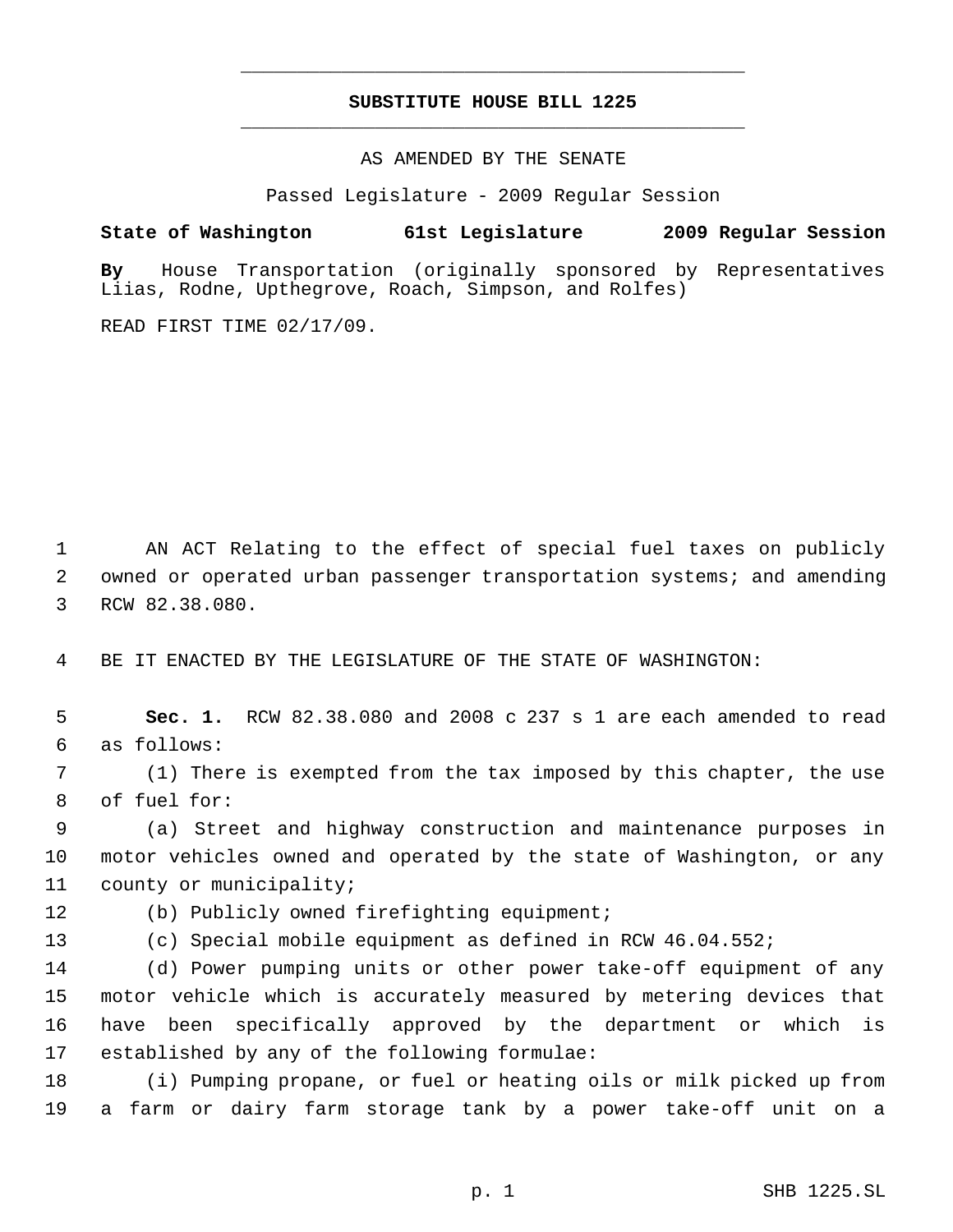delivery truck, at a rate determined by the department: PROVIDED, That claimant when presenting his or her claim to the department in accordance with this chapter, shall provide to the claim, invoices of propane, or fuel or heating oil delivered, or such other appropriate information as may be required by the department to substantiate his or her claim;

 (ii) Operating a power take-off unit on a cement mixer truck or a load compactor on a garbage truck at the rate of twenty-five percent of the total gallons of fuel used in such a truck; or

 (iii) The department is authorized to establish by rule additional formulae for determining fuel usage when operating other types of equipment by means of power take-off units when direct measurement of the fuel used is not feasible. The department is also authorized to adopt rules regarding the usage of on board computers for the production of records required by this chapter;

 (e) Motor vehicles owned and operated by the United States 17 government;

18 (f) Heating purposes;

 (g) Moving a motor vehicle on a public highway between two pieces of private property when said moving is incidental to the primary use of the motor vehicle;

 (h) Transportation services for persons with special transportation needs by a private, nonprofit transportation provider regulated under chapter 81.66 RCW;

 (i) Vehicle refrigeration units, mixing units, or other equipment powered by separate motors from separate fuel tanks;

 (j) The operation of a motor vehicle as a part of or incidental to logging operations upon a highway under federal jurisdiction within the boundaries of a federal area if the federal government requires a fee for the privilege of operating the motor vehicle upon the highway, the proceeds of which are reserved for constructing or maintaining roads in the federal area, or requires maintenance or construction work to be performed on the highway for the privilege of operating the motor vehicle on the highway; and

 (k) Waste vegetable oil as defined under RCW 82.08.0205 if the oil is used to manufacture biodiesel.

(2) There is exempted from the tax imposed by this chapter the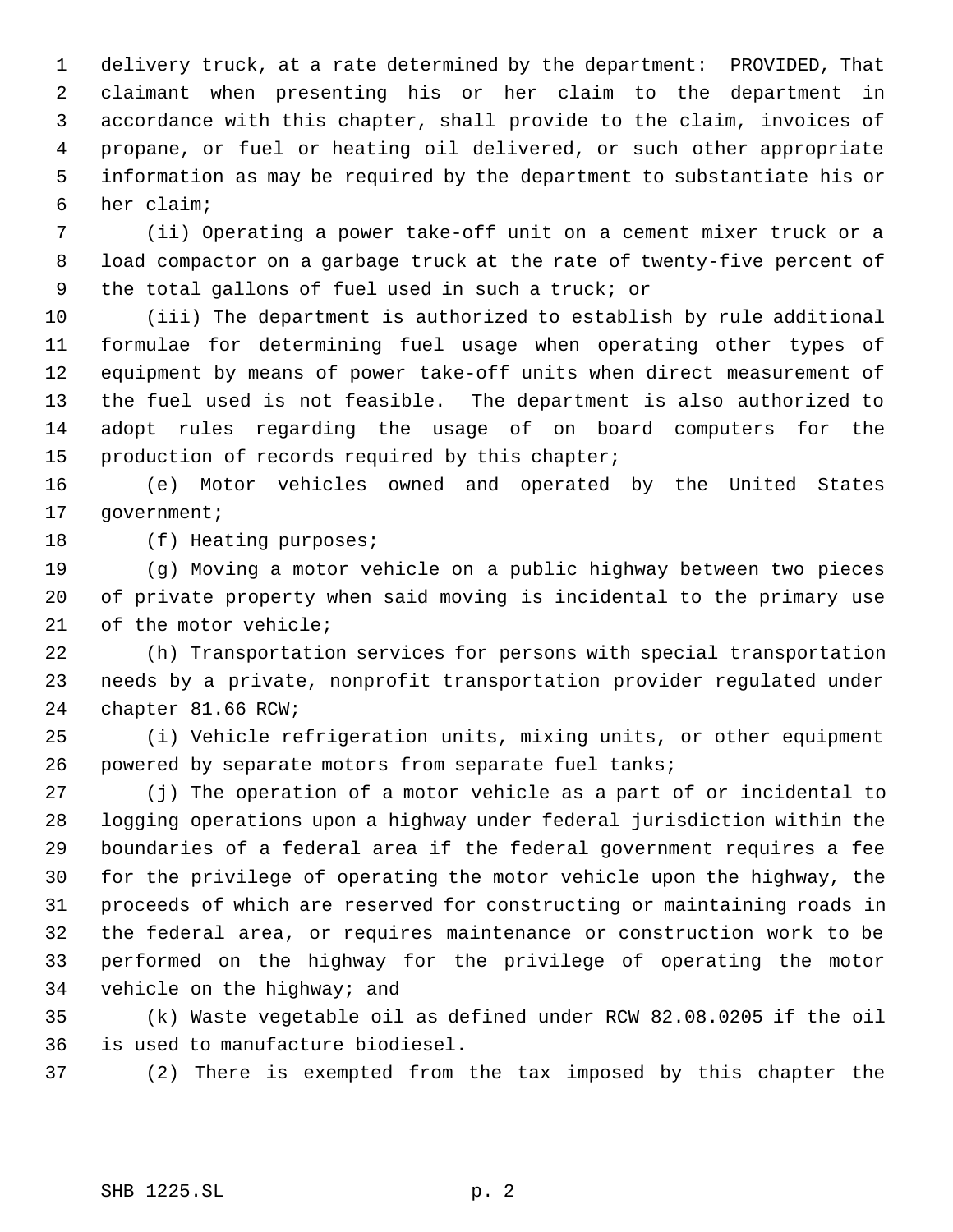removal or entry of special fuel under the following circumstances and conditions:

 (a) If it is the removal from a terminal or refinery of, or the entry or sale of, a special fuel if all of the following apply:

 (i) The person otherwise liable for the tax is a licensee other than a dyed special fuel user or international fuel tax agreement licensee;

 (ii) For a removal from a terminal, the terminal is a licensed terminal; and

 (iii) The special fuel satisfies the dyeing and marking requirements of this chapter;

 (b) If it is an entry or removal from a terminal or refinery of taxable special fuel transferred to a refinery or terminal and the persons involved, including the terminal operator, are licensed; and

 (c)(i) If it is a special fuel that, under contract of sale, is shipped to a point outside this state by a supplier by means of any of the following:

18 (A) Facilities operated by the supplier;

 (B) Delivery by the supplier to a carrier, customs broker, or forwarding agent, whether hired by the purchaser or not, for shipment 21 to the out-of-state point;

 (C) Delivery by the supplier to a vessel clearing from port of this state for a port outside this state and actually exported from this state in the vessel.

(ii) For purposes of this subsection (2)(c):

 (A) "Carrier" means a person or firm engaged in the business of transporting for compensation property owned by other persons, and includes both common and contract carriers; and

 (B) "Forwarding agent" means a person or firm engaged in the business of preparing property for shipment or arranging for its shipment.

 (3)(a) Notwithstanding any provision of law to the contrary, every 33 privately owned urban passenger transportation system and carriers as defined by chapters 81.68 and 81.70 RCW shall be exempt from the provisions of this chapter requiring the payment of special fuel taxes. 36 For the purposes of this section "privately owned urban passenger 37 transportation system" means every privately owned transportation 38 system( $\left(\frac{1}{2} + \frac{1}{2} + \frac{1}{2} + \frac{1}{2} + \frac{1}{2} + \frac{1}{2} + \frac{1}{2} + \frac{1}{2} + \frac{1}{2} + \frac{1}{2} + \frac{1}{2} + \frac{1}{2} + \frac{1}{2} + \frac{1}{2} + \frac{1}{2} + \frac{1}{2} + \frac{1}{2} + \frac{1}{2} + \frac{1}{2} + \frac{1}{2} + \frac{1}{2} + \frac{1}{2} + \frac{1}{2} + \frac{1}{2} + \frac{1}{2} + \frac{1}{2} +$